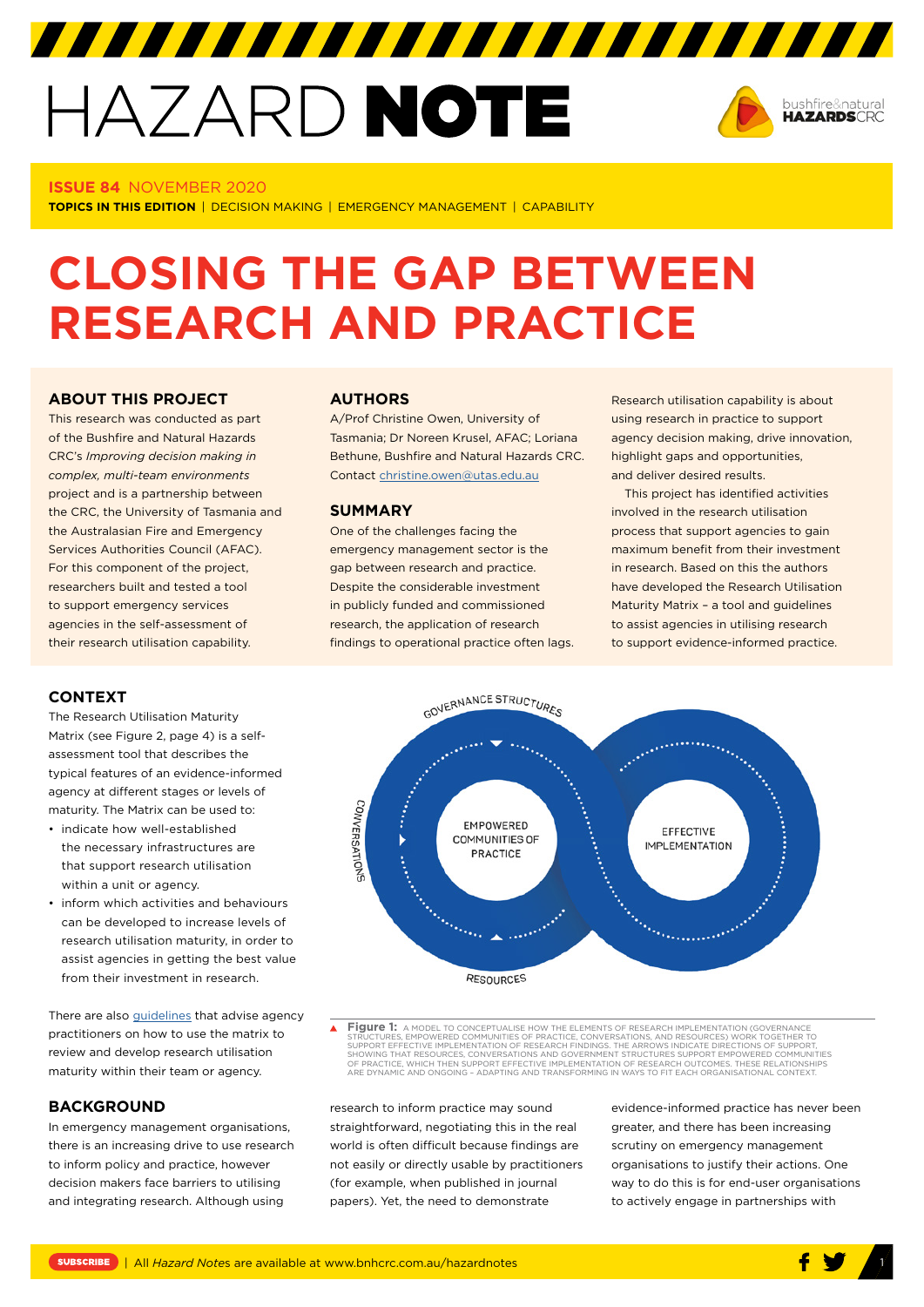

researchers and their institutions, in the utilisation of research outcomes.

As part of this project, emergency services practitioners were surveyed regularly between 2010 and 2018 to assess how they were utilising research to gain maximum benefit from their investment (see Owen, Bethune & Krusel 2018). The early surveys revealed opportunities for the CRC to improve communication, engagement and collaboration, and the subsequent research utilisation strategy focused on these areas.

In parallel, there was evidence that end-user agency research literacy was also a barrier to research utilisation. Drawing on discussions of the findings from the surveys, a Research Utilisation Maturity Matrix (see Figure 2, page 4) was developed with the AFAC Knowledge Innovation and Research Utilisation Network. Building on this, the 2018 research utilisation survey provided an opportunity to empirically test some of the indicators included in the Matrix, and to test their relationships with indicators of effective research implementation. For further discussion of this research see Owen (2018), Owen et al. (2018), and Owen, Krusel and Bethune (2020).

# **RESEARCH ACTIVITY**

The 2018 survey was completed by 190 respondents from 29 fire and emergency services agencies, land management and policy organisations across Australia and New Zealand. The survey tested two models of research utilisation: the science-push-pull model and a more relational model of knowledge building called the socially interactive organisation model (for further information see Owen, Krusel & Bethune 2020).

The latter was found to be a better fit for indicators of effective research implementation, which include conversations, empowered communities of practice, governance and resources. Figure 1 (page 1) shows a conceptual model of how these elements may work together to support the effective implementation of research.

In addition, discussions with KIRUN members informed the development of a set of indicators of effective research implementation (see Table 1, right).

In terms of considering what successful implementation would look like, the authors speculated that the level of 'maturity' to use research would impact the use of research products. For example, when maturity to use research is low, use of research products would be limited (e.g. outputs *'*sit on the shelf'). If findings are implemented, they

might be done so in a fragmented way – that is, tied to one-off projects and not linked to core business. However, when organisational maturity to use research is high, research outputs would be discussed and adapted, used in multiple applications, and connected to organisational or operational policy and practice. These indicators were included in the 2018 survey and can be found in Table 1.

#### **RESEARCH FINDINGS**

Table 1 shows the indicators of effective implementation that were found to be positively associated with higher levels of implementation, incorporating the indicators from the socially interactive organisational model.

Conversations and empowered communities-of-practice were found to be significant predictors of effective implementation. While there was a positive correlation between effective implementation and resources and governance, these were not significant predictors of implementation, leading the researchers to conclude that resources and governance processes are necessary but not sufficient to support research utilisation alone.

The research found that, when practitioners are engaged in conversations about things that matter to them, and when there are collective groups high in efficacy and commitment, then resources are used more skilfully and organisational structures

that further enable effective research implementation are more likely to exist.

#### **Using the Research Utilisation Maturity Matrix**

The Research Utilisation Maturity Matrix (see Figure 2, page 4), which can also be found on the AFAC website, is presented as a matrix (or table), with rows representing the different enablers that influence the way an agency utilises research to support evidence-informed practice. There are eight enablers included in the Matrix and these are described in more detail in Table 2.

The four columns of the Matrix represent the levels of maturity for each enabler, from basic (the least mature) to leading (the most mature).

**Basic:** There are pockets of research utilisation in the agency, however these are not systematically organised. Attempts to keep up to date with research depends on individual effort.

**Developing:** Some systems and processes are documented, which enables research to be disseminated. There is limited evidence of analysis or impact assessment.

**Established:** There are systematic processes in place for reviewing research (e.g. dissemination and review, either through job responsibilities or an internal research committee).

**Leading:** There is evidence of using research proactively.

| <b>Element</b>                              | <b>Indicator</b>                                                                                                                                                                                                                                                                                                                                                                                                                                                                                                               |  |  |
|---------------------------------------------|--------------------------------------------------------------------------------------------------------------------------------------------------------------------------------------------------------------------------------------------------------------------------------------------------------------------------------------------------------------------------------------------------------------------------------------------------------------------------------------------------------------------------------|--|--|
| <b>Conversations</b>                        | • There are frequent discussions of the<br>implications of research knowledge.<br>• Conversations about how evidence-based policy<br>and practice informs decision making.<br>• There is active and widespread engagement<br>in utilisation and learning activities.                                                                                                                                                                                                                                                           |  |  |
| <b>Empowered</b><br>communities-of-practice | • People are empowered to transform research<br>products to suit multiple applications.<br>• The agency culture values research and its use.<br>Testing research findings includes processes that<br>٠<br>trial new practices and allows for 'safe fails'.<br>• There is active participation in testing and prototyping<br>research products to make them suitable for the context.<br>There is a focus on research being about solving problems and<br>٠<br>'problem seeking', to proactively explore and develop solutions. |  |  |
| Governance                                  | • Responsibility for using research is<br>formally embedded in job roles.<br>• There are structures (e.g. research committees)<br>that review and monitor research utilisation.<br>• Reporting processes are well established.                                                                                                                                                                                                                                                                                                 |  |  |
| <b>Resources</b>                            | • Resources are available to implement and drive<br>changes based on research findings, and to<br>make changes part of core business.<br>Resources are in place for individuals to participate<br>٠<br>in professional development events.                                                                                                                                                                                                                                                                                     |  |  |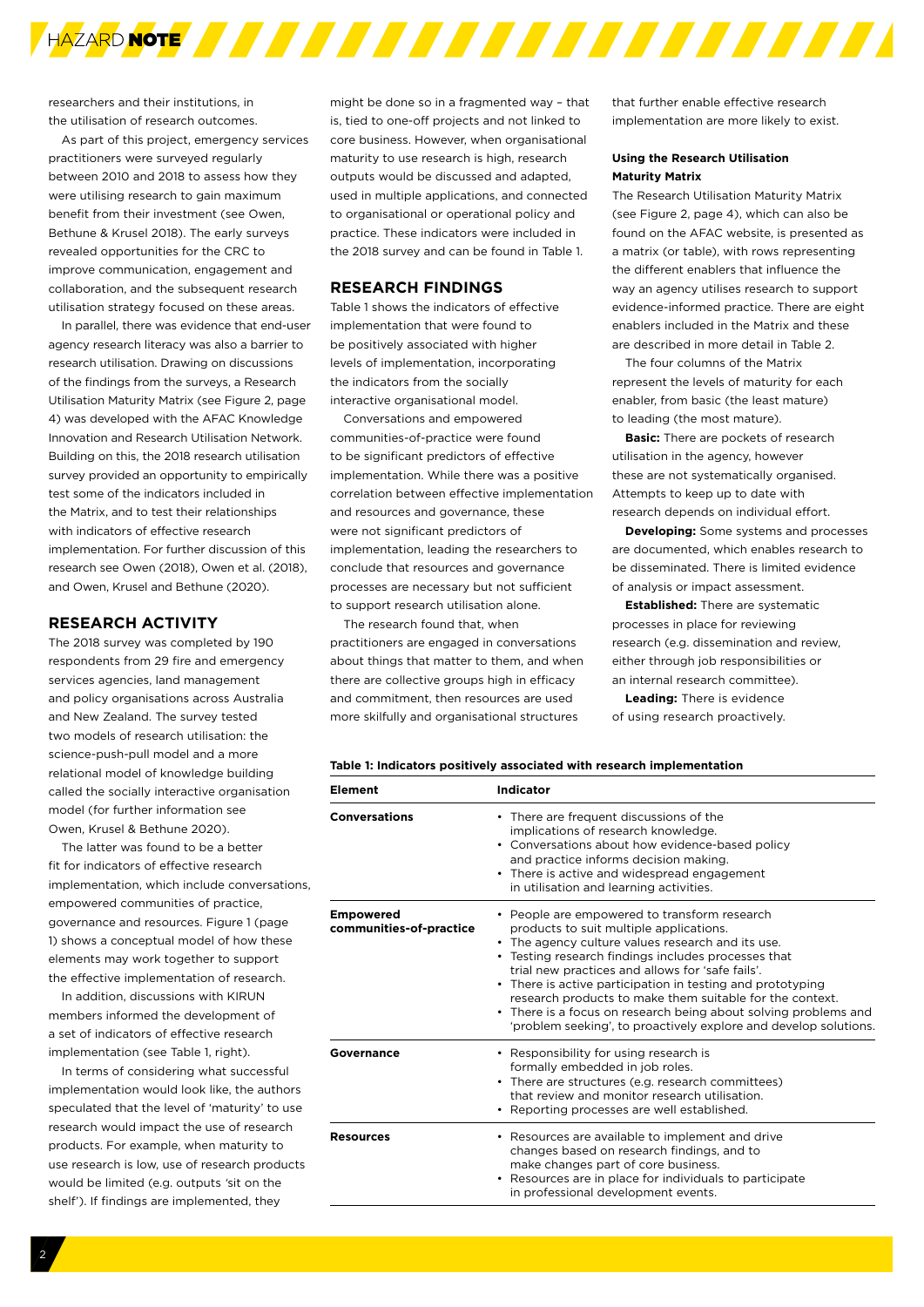

Operational and strategic decisions are informed by assessing research and using formal research utilisation processes. These processes and systems are widely understood. Within each box of the Matrix, there are a number of statements describing examples of organisational characteristics at each of the four levels of maturity. Practitioners are encouraged to use this matrix to self-assess their agency by reading the statements and choosing which statement (and level of maturity) best describes the characteristics of their agency for each enabler.

The Matrix comes with [accompanying](https://www.afac.com.au/docs/default-source/ru/afac-rumm-guidelines.pdf)  [guidelines,](https://www.afac.com.au/docs/default-source/ru/afac-rumm-guidelines.pdf) advising that the statements should not be used as a precise checklist but are examples of the type of features and behaviours expected at that level. It may be that some of the level statements are relevant but not all, in which case the practitioner would need to decide which box is the closest fit for their agency.

# **HOW IS THE RESEARCH BEING USED?**

Since 2018, members of AFAC's Knowledge Innovation Research Utilisation Network have been consulted to identify and trial the Matrix. Case studies of implementation success were also used to evaluate the matrix and the role that maturity plays in understanding the different stages in research utilisation.

In addition, guidelines on the **AFAC** [website](https://www.afac.com.au/docs/default-source/ru/afac-rumm-guidelines.pdf) provide advice about how to use the Matrix, including how to get started, some ways that conversations may be facilitated and how the insights may be used to move forward.

The Matrix and guidelines help practitioners assess their unit or organisation's capability in research utilisation. A number of emergency service agencies are currently using the Matrix before they embark on commissioning research, to evaluate their organisational infrastructures

#### **Table 2: Enablers in the Research Utilisation Maturity Matrix**

| <b>Enabler</b>                                                            | <b>Description</b>                                                                                                                                                                                                                                                                                                                                                                                                                        |  |  |
|---------------------------------------------------------------------------|-------------------------------------------------------------------------------------------------------------------------------------------------------------------------------------------------------------------------------------------------------------------------------------------------------------------------------------------------------------------------------------------------------------------------------------------|--|--|
| People                                                                    | The degree to which people in the unit or agency are expected<br>to have, or are supported in obtaining, the skills necessary to<br>find, appraise and use research. The degree to which utilisation<br>is authorised as part of core activity, embedded within job roles.                                                                                                                                                                |  |  |
| <b>Culture</b>                                                            | The underlying beliefs, values and behaviours of the unit/<br>agency that inhibit or support research utilisation. This<br>includes how receptive (or resistant) the culture is to<br>adopting and promoting research utilisation in its everyday<br>practice and decision making, and the extent to which<br>research utilisation is viewed by personnel as central to the<br>development and improvement of future policy and practice. |  |  |
| <b>Communities-of-practice</b><br><b>Communication and</b><br>engagement) | The degree to which engaging in using research is an<br>individual or collective activity. Is it driven by passionate<br>individuals alone or are there engaged communities-of-<br>practice where people discuss, share insights? Are these<br>found within the unit or agency and/or between agencies;<br>potentially introducing utilisation insights from other sectors?                                                               |  |  |
| <b>Resources and professional</b><br>development                          | The degree of investment in resources to develop and improve<br>the capability of all personnel to understand and enable<br>research utilisation. This includes the extent of sufficient<br>learning opportunities provided for personnel to develop their<br>skills, knowledge and experience of research and utilisation.                                                                                                               |  |  |
| <b>Policies, procedures</b><br>and doctrine                               | The presence or absence of appropriate policies, procedures<br>and doctrine so that research is used to inform policies<br>and practices. The processes by which policies may<br>link using research to the agency's core business.                                                                                                                                                                                                       |  |  |
| <b>Structures</b>                                                         | The presence or absence of appropriate mechanisms<br>to capture and facilitate research utilisation, to monitor<br>its implementation and to disseminate and promote it<br>throughout the organisation and the wider sector.                                                                                                                                                                                                              |  |  |
| Governance                                                                | The processes in place to monitor, implement and report on<br>research utilisation including quality assurance for continuous<br>improvement.                                                                                                                                                                                                                                                                                             |  |  |
| <b>Products</b>                                                           | The degree to which emerging research products are adopted<br>(i.e. are these taken up across the agency or do they simply 'sit<br>on the shelf'?).                                                                                                                                                                                                                                                                                       |  |  |

to ensure they have the right processes in place to benefit from the research results.

# **FUTURE DIRECTIONS**

The true value of the Research Utilisation Maturity Matrix is in the conversations that it fosters. It is designed to aid reflection, inform development and promote change. It can be used by individuals, in teams, or across a whole agency at a strategic level. The Matrix can be used to support structured and ongoing conversations about the level of utilisation maturity in the organisation.

In addition to this, it is useful at different stages in the development of research-informed practice, including:

- benchmarking current research utilisation capability
- identifying differences in perceptions, and building consensus across different roles, functions and teams about research utilisation
- helping units and agencies identify their own areas of strength and areas for improvement, and tracking these over time
- demonstrating characteristics of an organisation and/or team with a more developed approach to research utilisation • encouraging peer support – matching
- those with something to share to those with something to learn.

The Matrix is not intended to be used for performance management or external assessment purposes.

# **FURTHER READING**

Owen C (2018*)* How emergency services organisations can – and do – utilise research*, Australian Journal of Emergency Management*, 33, pp.28–33.

Owen C, Bethune L & Krusel N (2018) *Report on Research utilisation review*, Bushfire and Natural Hazards Cooperative Research Centre, available from www.afac.com.au/ docs/default-source/ru/report-onresearch-utilisation-review-2018.pdf

Owen C, Brooks B, Curnin S & Bearman C (2018) Enhancing learning in emergency services organisational work, *Australian Journal of Public Administration*, pp.1–14.

Owen C, Krusel N & Bethune L (2020) Implementing research to support disaster risk reduction*, Australian Journal of Emergency Management*, 35, pp.54–61.